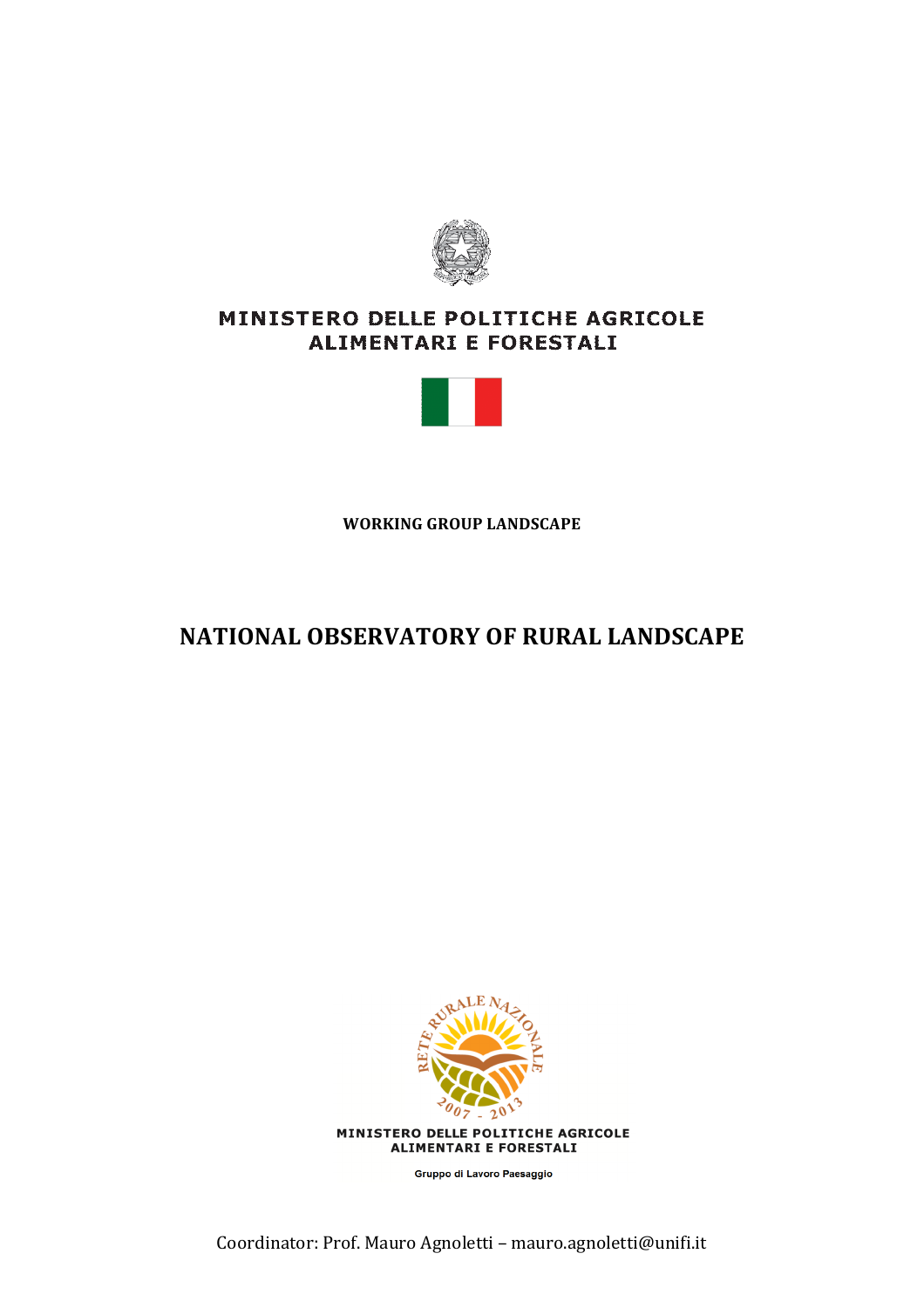

# **MINISTERIAL DECREE RELATIVE TO THE INSTITUTION OF A NATIONAL OBSERVATORY OF RURAL LANDSCAPE, FARMING PRACTICES AND TRADITIONAL KNOWLEDGE. Gazzetta Ufficiale – Anno 153 – N. 290 – 12A13051**

**HAVING SEEN** the Act of 6 April 1977, no. 184, entitled "Ratification and enactment of the Convention Concerning the Protection of the World Cultural and Natural Heritage," signed in Paris on November 23, 1972;

**HAVING SEEN** the Act of 23 August 1988, no. 400, entitled "Regulation of Government activity and organization of the Office of the Presidency of the Council" and its subsequent modifications and additions;

**HAVING SEEN** the Act of 9 January 2006, no. 14, entitled "Ratification and enactment of the European Convention on Landscape, made in Florence on 20 October 2000";

**HAVING SEEN** the Act of 17 July 2006, no. 233, entitled "Conversion into law, with modifications, of the Decree-Law of 18 May 2006, no. 181, containing urgent provisions concerning the reorganization of the functions of the Presidency of the Council of Ministers and of the Ministries. Mandate for the Government to coordinate provisions concerning the functions and organization of the Presidency of the Council of Ministers and of the Ministries";

**HAVING SEEN** the Act of 27 September 2007, no. 167, entitled "Ratification and enactment of the Convention for the Safeguarding of Immaterial Cultural Heritage, adopted in Paris on 17 October 2003 by the 32nd session of the General Conference of the United Nations Educational, Scientific and Cultural Organization (UNESCO)";

**HAVING SEEN** the Decree-Law of 4 June 1997, no. 143, entitled "Conferring on the Regions of administrative functions as regards agriculture and fishing, and reorganization of the central administration";

**HAVING SEEN** the Decree-Law of 30 June 1999, no. 300, entitled "Reform of government organization under the provisions of article 11 of the Act of 15 March 1997, no. 59," and especially Articles 33 and 34, relative to the functions and organization of the Ministry for Agricultural and Forest Policies;

**HAVING SEEN** the Decree-Law of 22 January 2004 and its subsequent modifications, entitled "Code of Cultural Heritage and Landscape, under the provisions of Article 10 of the Act of July 6, 2002, no. 137";

**HAVING SEEN** Subparagraph 3 of Article 2 of the Decree of the President of the Republic of February 14, 2012, no. 41, entitled "Norms for the reorganization of the Ministry of Agricultural, Food and Forest Policies, under the provisions of Articles 2, Subparagraphs 8-bis, 8-quater and 8-quinquies of the Decree-Law of December 30, 2009, no. 194, converted, with modifications, by the Act of February 26, 2010, no. 25, and of Article 1, Subparagraph 3, of the Decree-Law of 13 August 2011, no. 138, converted, with modifications, by the Act of September 14, 2011, no. 148," as regards the part that assigns to the General Directory of Rural Development the task to draw up and coordinate the guidelines for policies relative to the rural landscape;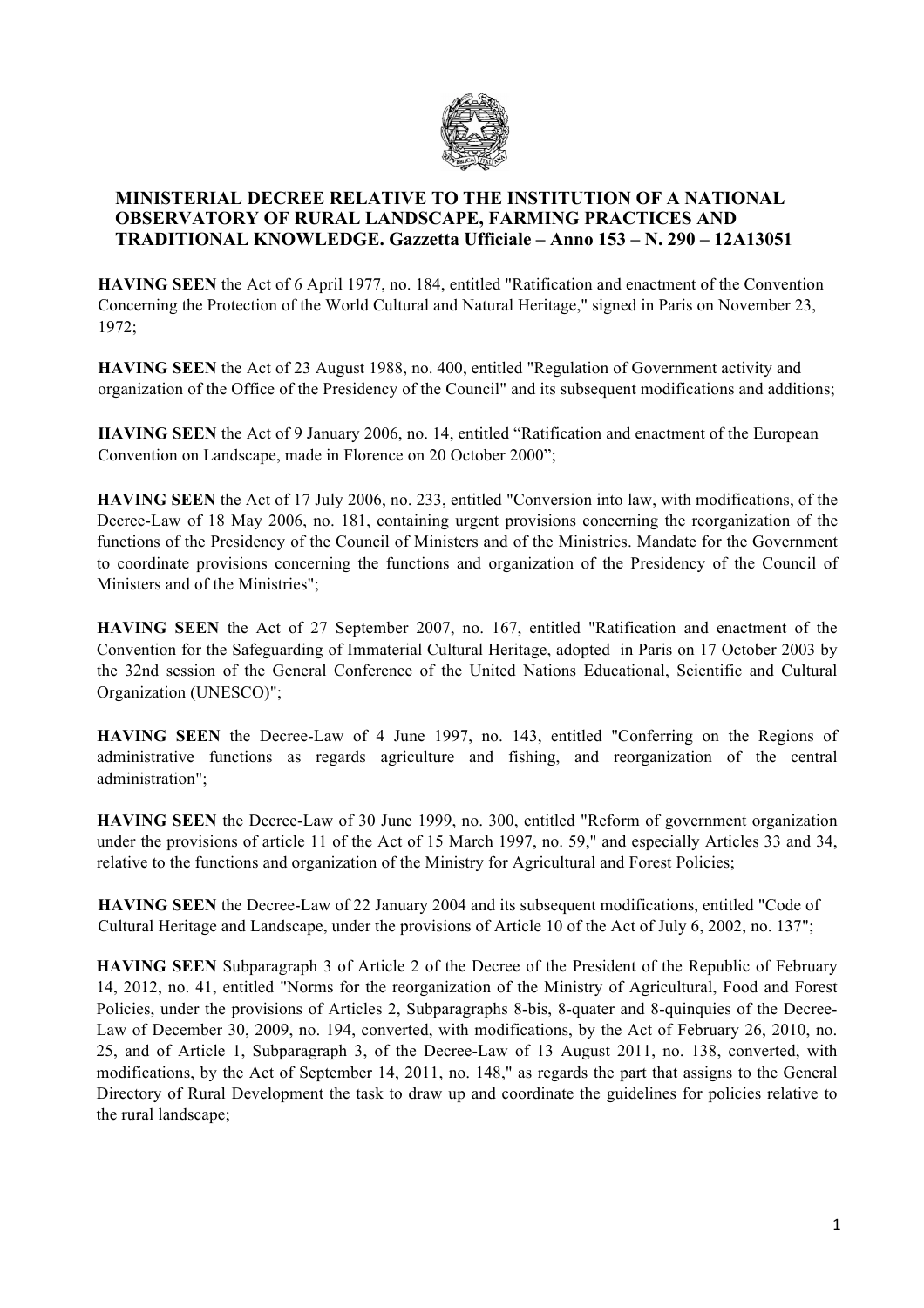

**HAVING CONSIDERED** the principles of the Declaration on Environment and Development and the Agenda 21 document of the United Nations Conference on environment and Development, held in Rio de Janeiro in 1992, and notably its references to the safeguarding of traditional landscapes and knowledge as connected to the sustainable development of the planet;

**HAVING CONSIDERED** UNESCO'S MAB (Man and the Biosphere) Program, adopted in 1971, and notably its Madrid Action Plan, adopted on the occasion of the 20th Session of the International Coordinating Council of the Program, held on 9 February 2008, concerning the conservation of biological and cultural diversity and the sustainable development of rural landscapes by the Global Network of Biosphere Reserves;

**HAVING CONSIDERED** Resolution no. 3 of the Ministerial Conference on the Protection of Forests held in Vienna in 2003, concerning the importance of social and cultural values in Sustainable Forest Management, notably as regards traditional landscape and knowledge;

**HAVING CONSIDERED** the Declaration on Bio-cultural Diversity adopted by the International Conference on Biological and Cultural Diversity (ICBCD) at Montreal (Canada) on June 10, 2010, stressing the need to protect traditional agricultural practices as an expression of the biological and cultural diversity of a community;

**HAVING CONSIDERED** Decision X/20 of the 10th Conference of the Parties on the Nagoya Convention on Biological Diversity, and notably Paragraph 16, with its invitation to Party States to increase global awareness of the close interconnection between cultural and biological diversity in rural contexts as well as elsewhere;

**HAVING CONSIDERED** the Balin Ministerial Declaration on the role of the FAO International Treaty on Phytogenetic Resources for Food and Agriculture adopted by the Ministerial Conference on Biodiversity, Food Security and Climate Change, held at Nusa Dua (Indonesia) on 11 March 2011;

**HAVING CONSIDERED** the conclusive document of the Consultative Meeting on World Heritage and Sustainable Development*,* organized by UNESCO at Ouro Preto (Brazil) from 5 to 8 February 2012, and notably point 39, where, given the close correlation and interdependence of biological and cultural diversity, and considered the need for a better integration and collaboration between the relevant Conventions, the definition of common tools and programs is auspicated, with the objective of a Universal UNESCO Declaration on Sustainable Development and Biocultural Diversity;

**HAVING CONSIDERED** the 2007-13 National Strategic Plan for Rural Development 2007-13, which at paragraph 1.2 underscores the importance of agriculture for the preservation of the Italian rural landscape and the need for actions aimed at guaranteeing the value of national rural heritage;

**HAVING CONSIDERED** the role played by measures for rural development in the enhancement and protection of the rural landscape;

**HAVING CONSIDERED** the results of the investigation conducted for the National Catalogue of Historical Rural Landscape, promoted by the Ministry of Agricultural, Food and Forest Policies as a means to promote the identification, conservation and dynamic management of historical rural landscape systems and traditional rural practices;

**HAVING DEEMED IT** advisable to single out some general objectives that would help promote the protection and enhancement of the rural landscape in view of the upcoming 2014-2020 programming cycle

2 of the common agricultural policy.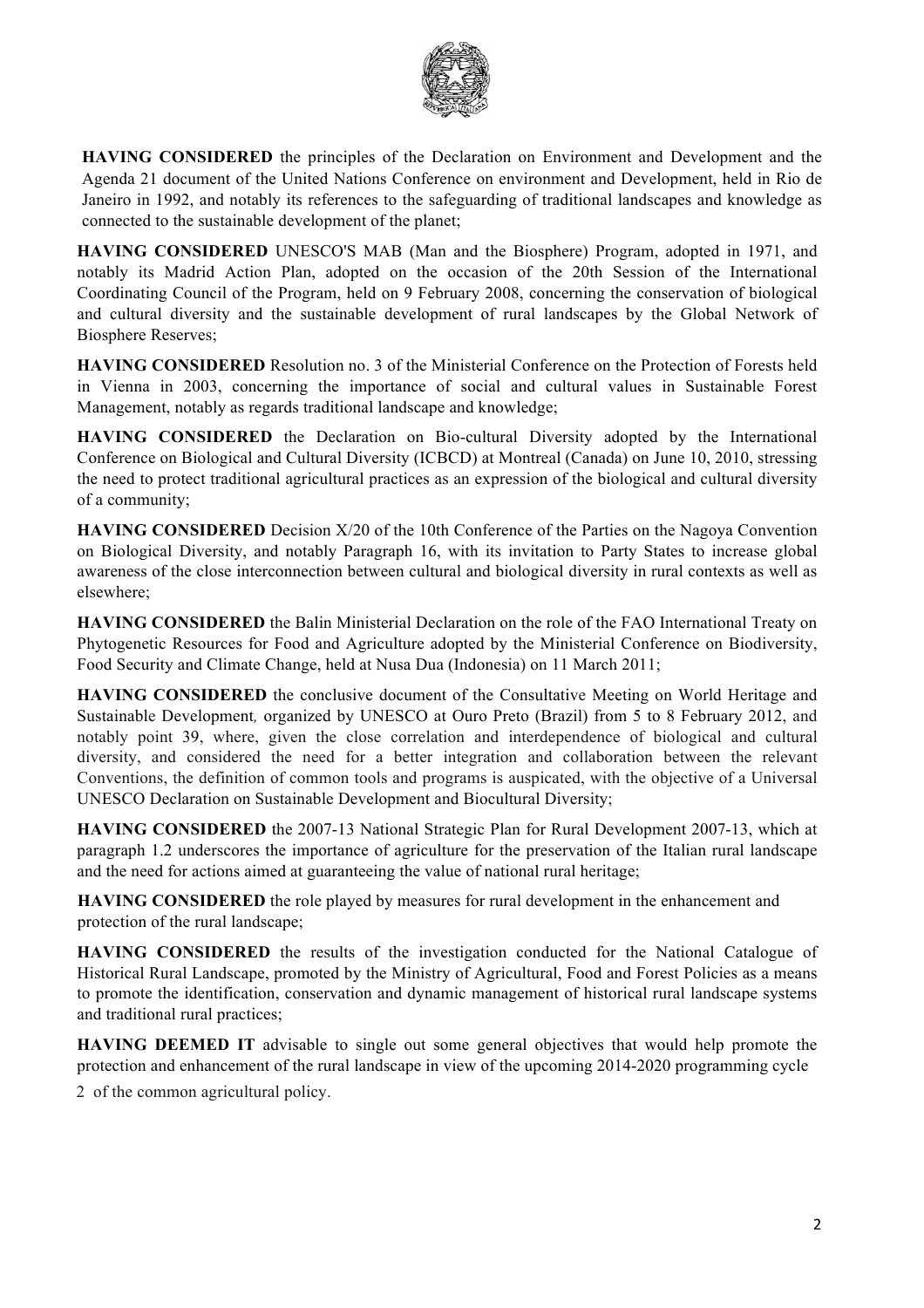

**HAVING ACKNOWLEDGED** the importance of protecting and enhancing historical landscapes and traditional agricultural practices in order to preserve the biological and cultural diversity of Italian rural heritage and promote its sustainable development;

**HAVING OBTAINED** the approval of the permanent conference for the relations between the State, the Regions, and the Autonomous Provinces of Trento and Bolzano, formalized in the session of October 25, 2012,

### DECREES THAT

#### **Article 1**

*(Institution of the National Observatory of Rural Landscape, Agricultural Practices and Traditional Knowledge)*

1. For the purposes of the programming of common agricultural policy and a better management of rural development measures for the enhancement and protection of the rural landscape and its agricultural traditions, as well as the associated food-producing heritage, the National Observatory of Rural Landscape, Agricultural Practices and Traditional Knowledge (henceforth "Observatory") is hereby established.

2. The Observatory will be presided over by the Minister and be composed of the Chief of the Department of European and International Rural Development Policies, or his or her delegate, in the capacity of vicepresident; five experts, of whom three appointed by the Minister upon proposal of the Chief of Department and two by the Permanent Conference for the Relations between the State, the Regions and the Autonomous Provinces of Trento and Bolzano, within ninety days from the publication of the present decree; one representative of the Ministry for Cultural Heritage and Activities; one representative of the Ministry of the Environment and Protection of Land and Sea; one expert appointed by the President of the Italian National Commission for UNESCO; one representative of the most representative agricultural associations; five representatives of the Regional Governments, designated by the Permanent Conference for the Relations between the State, the Regions and the Autonomous Provinces of Trento and Bolzano; and the representative of the autonomous Region or Province interested in inclusion in or exclusion from the Register.

3. The General Directorate for Rural Development will perform the functions of technical secretariat of the Observatory compatibly with the human and economic resources available under current legislation.

4. Membership of the Observatory, even if granted to subjects outside the Administration, will be unpaid and will not under any circumstances involve allowances or refunding of expenses.

## **Article 2**

#### *(Definitions)*

For the purposes of the present decree,

a) "traditional rural landscape of historical interest" designates portions of land classified as rural and/or linear or punctiform elements which, while still in the process of evolving, retain evident testimonies of their origin and history, maintaining all the while a role in society and the economy. These include cultivation systems and buildings or settlements used for agricultural, forest managing or pastoral purposes, which display traditional or historically interesting features;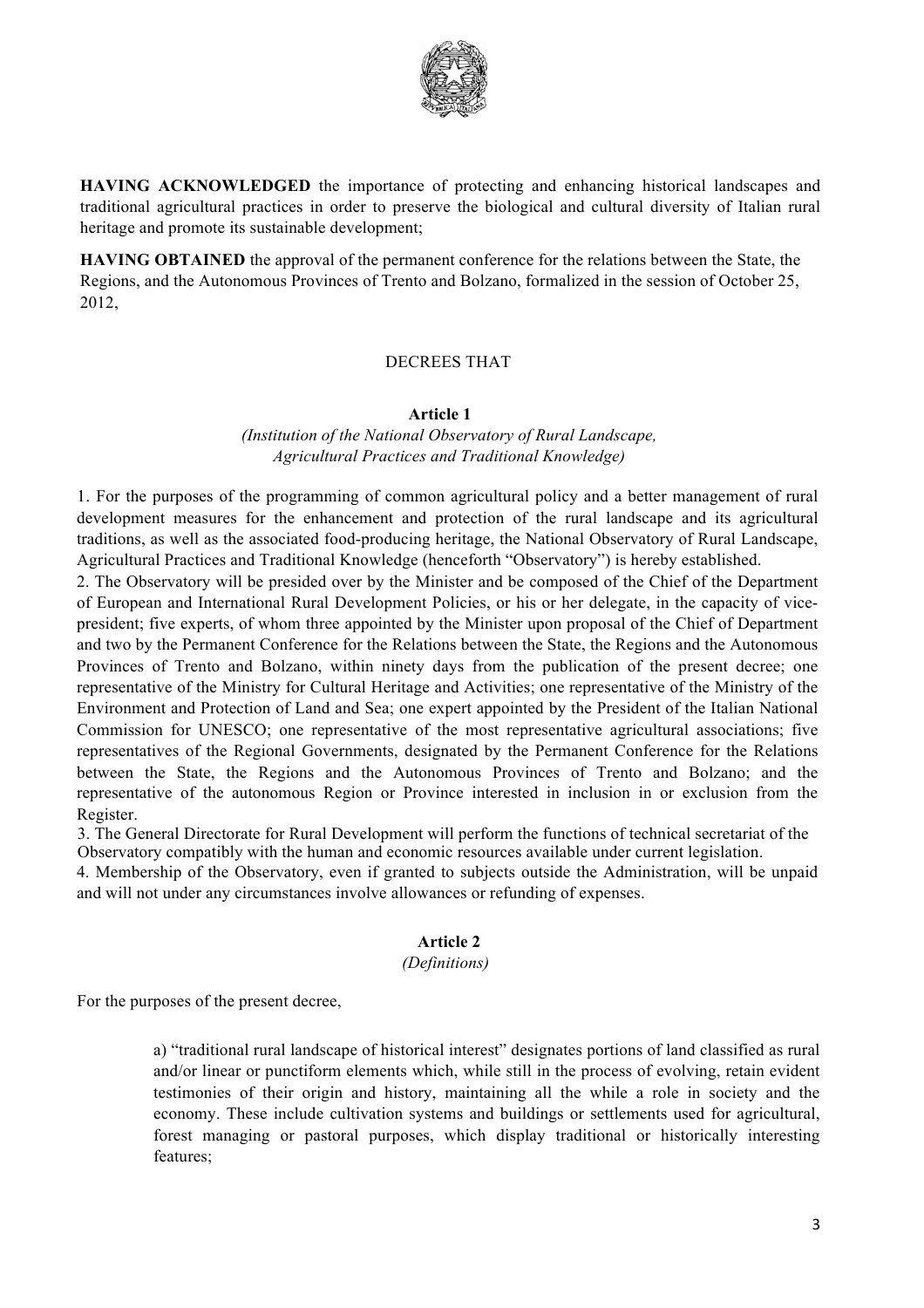

b) "landscape in need of restoration" means a traditional rural landscape of historical interest threatened by deterioration or abandonment, whose special significance makes it eligible for restoration;

c) "traditional practices" means complex systems relying on ingenuous and diversified techniques based on local knowledge rooted in rural civilization, which have provided an important contribution to the shaping and maintenance of the traditional landscapes they are associated with. These practices are the result of continuous adaptation to diverse and changing historical and environmental conditions to provide a number of products and services and contribute to the quality of life of local populations;

d) "traditional knowledge" means immaterial aspects such as language, spiritual and cultural values, folk ceremonies and traditions, fairy tales and legends, practical knowledge and techniques, and naturalistic and environmental knowledge relative to agricultural, forest managing and pastoral activities, as well as settlement forms and agricultural management systems;

e) "community" means individuals, associations or organized groups practicing, enhancing, supporting, and handing down from one generation to the next, traditional knowledge and practices or activities that are part and parcel of their cultural identity in the rural context;

f) "Minister" means the Minister of Agricultural, Food and Forest Policies;

g) "Ministry" means the Ministry of Agricultural, Food and Forest Policies;

h) "Department" means the Department of European and International Policies for Rural

Development of the Ministry of Agricultural, Food and Forest Policies.

# **Article 3** *(Functions of the Observatory)*

The Observatory will

a) set general guidelines and strategies for the adoption of specific measures aimed at safeguarding, enhancing, planning, restoring and managing the rural landscape;

b) take a census of landscapes, agricultural practices and traditional knowledge regarded as being of special significance;

c) manage the National Register mentioned in Article 4, putting forth operative proposals to ensure the conservation, protection and enhancement of the landscapes and practices recorded in it;

d) monitor the effects of agricultural policies and environmental, social and economic dynamics on rural landscapes, and the effects of their ongoing transformations;

e) define the landscape quality objectives to be pursued by agricultural policies in collaboration with regional governments;

f) ensure the exchange of knowledge and information with the regional governments and the other central administration;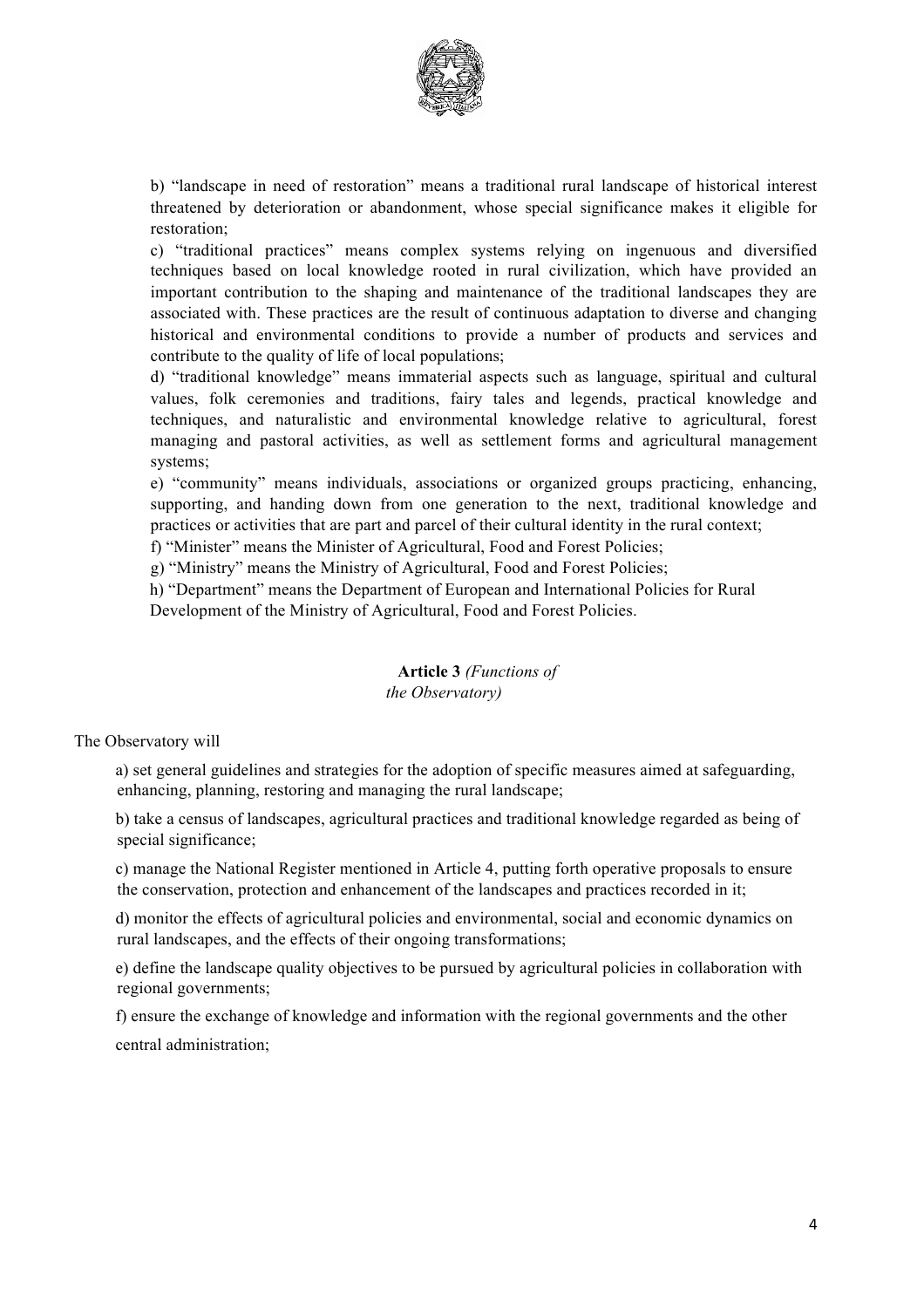

g) ensure the exchange of knowledge and information at the international scale;

h) promote multidisciplinary training programs in landscape policy, safeguard and planning for public administrations, professionals, the concerned professional organizations, and citizens;

i) promote collaborations with the regional governments to achieve a close integration between agricultural and rural development planning and landscape planning;

j) promote research activities to investigate, within the boundaries of the different disciplines involved, values connected with the rural landscape, and its safeguarding, management and planning, with the intent, among other things, of preserving the bio-cultural diversity of the land;

k) promote the dissemination of information to increase knowledge of functions and values connected with the rural landscape;

l) set general principles and guidelines for the protection and enhancement of the rural landscape, with special regard to the actions prescribed by common agricultural policy.

# **Article 4**

# *(Institution of a National Register of Rural Landscapes of Historical Interest, Agricultural Practices and Traditional Knowledge)*

1. In order to attain the objectives described in Article 4, the National Register of Rural Landscapes of Historical Interest, Agricultural Practices and Traditional Knowledge (henceforth "Register") is hereby instituted at the Ministry of Agricultural, Food and Forest Policies.

2. The Observatory will

- a) identify and catalogue in the Register traditional rural landscapes or landscapes of historical interest present within the national territory and connected traditional practices and knowledge, taking account both of the opinion of scholars and of the values ascribed to these landscapes, practices and knowledge by the concerned communities, subjects and populations;
- b) manage the collection, analysis and classification of the data, ensuring its conservation for future generations and accessibility to potential users through a dedicated website as well as other means;
- c) select among the rural landscapes recorded in the Register possible candidates for inclusion in UNESCO's Representative List of World Heritage, as well as agricultural practices and traditional knowledge possibly eligible for inclusion in UNESCO's Representative List of Immaterial Heritage; if circumstances allow, the Observatory will select from the Register rural landscapes to be included in the UNESCO Network of Biosphere Reserves in the framework of the MAB Program, in observance of currently in force international procedures.